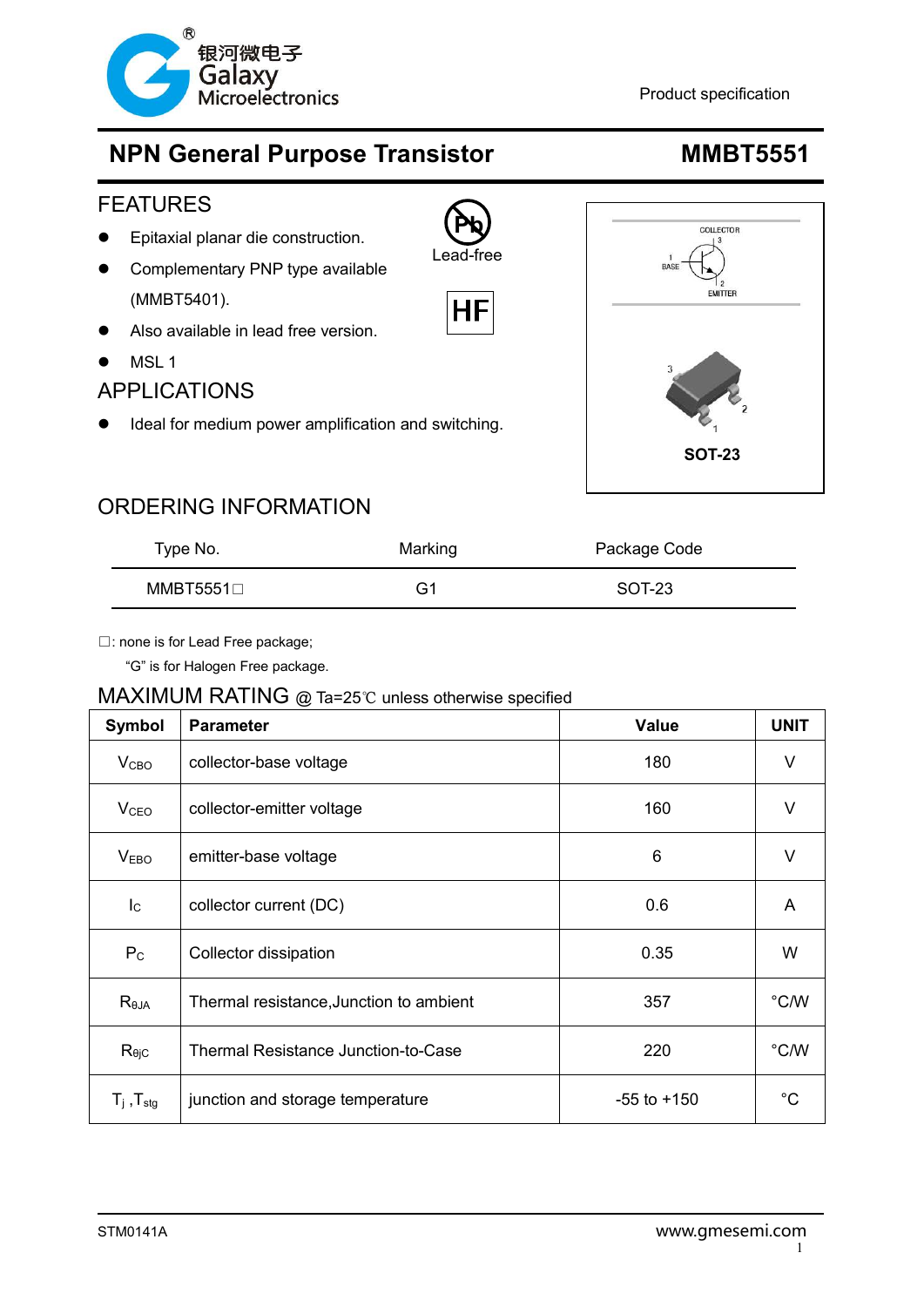

### ELECTRICAL CHARACTERISTICS @ Ta=25℃ unless otherwise specified

| <b>Symbol</b>               | <b>Parameter</b>                     | conditions<br>Test              | MIN. | MAX. | <b>UNIT</b> |
|-----------------------------|--------------------------------------|---------------------------------|------|------|-------------|
| $V_{(BR)CBO}$               | Collector-base breakdown voltage     | $I_C = 100 \mu A, I_E = 0$      | 180  |      |             |
| $V_{(BR)CEO}$               | Collector-emitter breakdown voltage  | $I_C = 0.1mA, I_B = 0$          | 160  |      |             |
| $V_{(BR)EBO}$               | Emitter-base breakdown voltage       | $IE=10\mu A, IC=0$              | 6    |      |             |
| I <sub>CBO</sub>            | collector cut-off current            | $I_E = 0$ ; $V_{CB} = 120V$     |      | 50   | nA          |
| <b>LEBO</b>                 | emitter cut-off current              | $I_C = 0$ ; $V_{EB} = 4V$       |      | 50   | nA          |
|                             |                                      | $V_{CE} = 5V$ ; $I_C = 1mA$     | 80   |      |             |
| DC current gain<br>$h_{FE}$ |                                      | $V_{CE} = 5V$ ; $I_C = 10mA$    | 100  | 300  |             |
|                             | $V_{CE} = 5V$ ; $I_C = 50mA$         | 30                              |      |      |             |
| $V_{CE(sat)}$               | collector-emitter saturation voltage | $IC$ = 10mA; $IB=1mA$           |      | 0.15 | $\vee$      |
|                             |                                      | $I_C = 50mA$ ; $I_B = 5mA$      |      | 0.2  |             |
| $V_{BE(sat)}$               | base-emitter saturation voltage      | $I_C = 10mA$ ; $I_B = 1mA$      |      | 1    | $\vee$      |
|                             |                                      | $IC=50mA; IB=5mA$               |      | 1    |             |
| $f_T$                       | transition frequency                 | $IC=10mA; VCB=10V;$             |      | 300  |             |
|                             |                                      | $f=100MHz$                      | 100  |      | <b>MHz</b>  |
|                             |                                      | $I_E = 10mA$ ; $V_{CE} = 10V$ ; |      |      |             |
| C <sub>obo</sub>            | Output capacitance                   | $f=1.0$ MHz                     |      | 6.0  | рF          |

TYPICAL CHARACTERISTICS @ Ta=25℃ unless otherwise specified



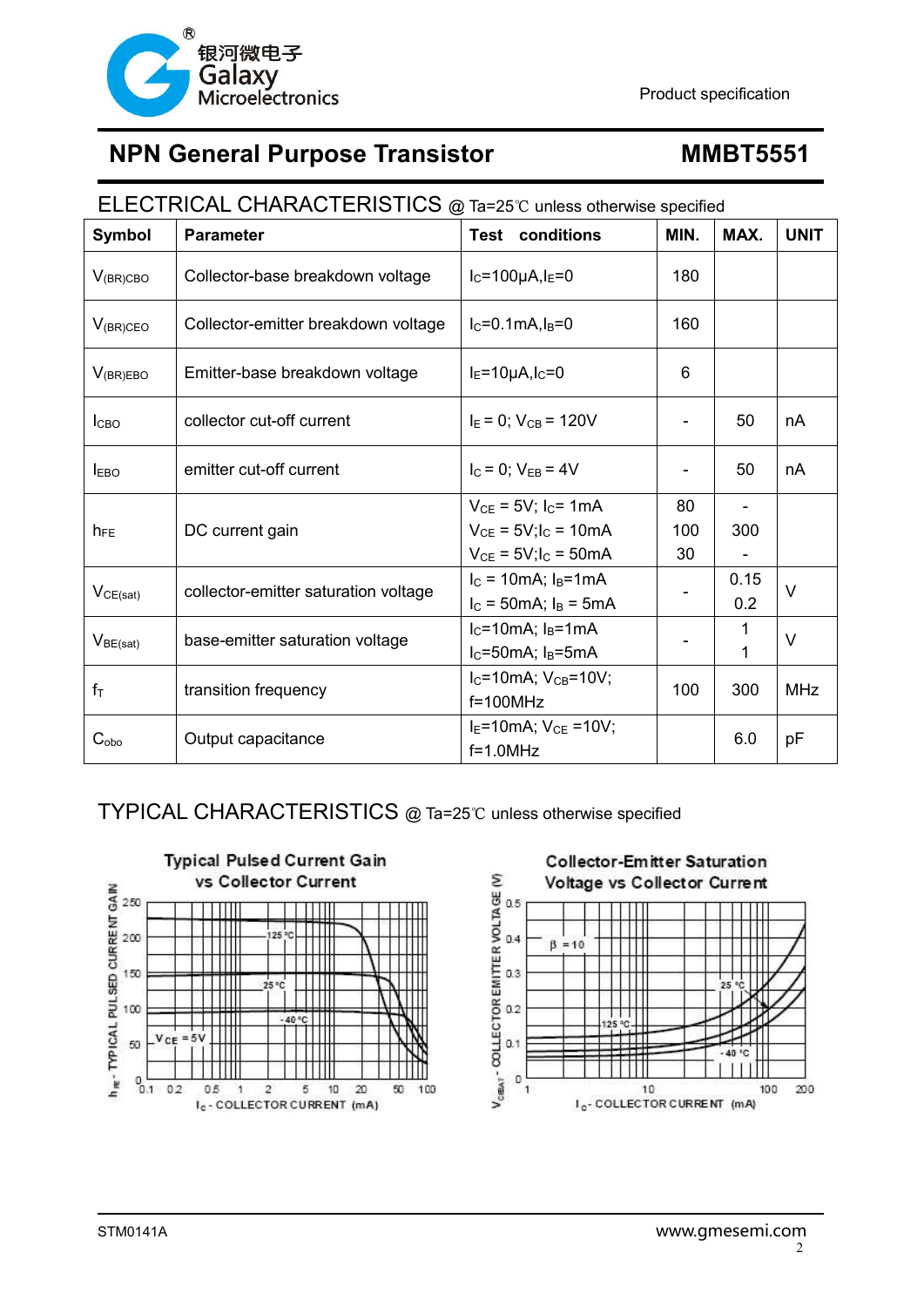



**Collector-Cutoff Current** vs. Ambient Temperature









**Collector-Emitter Breakdown Voltage with Resistance Between Emitter-Base**